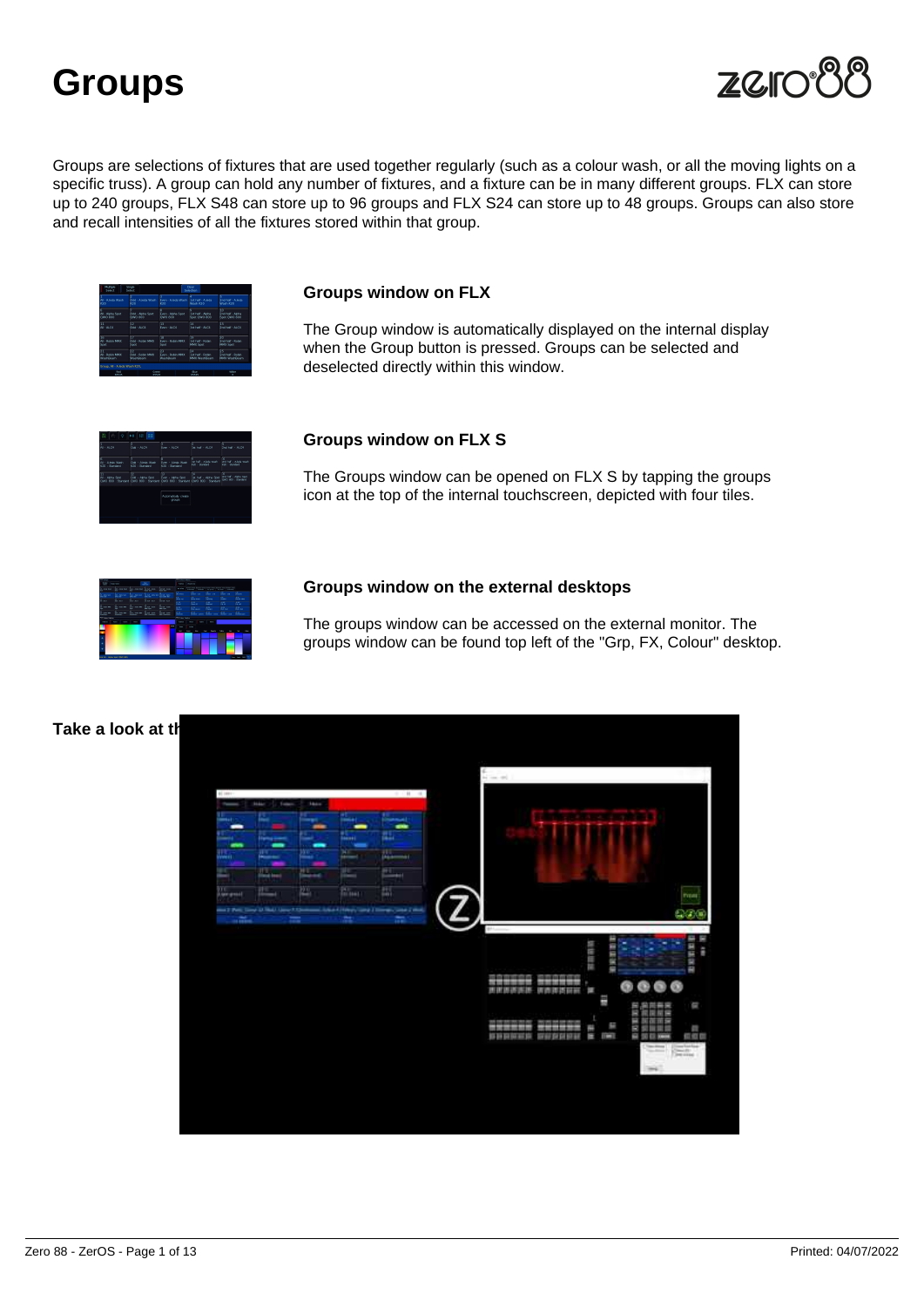Find out more about Groups...

- [Automatic Groups](/manuals/zeros/groups/automatic-groups)
- [Recording Groups](/manuals/zeros/groups/recording-groups)
- · [Using groups via touch](/manuals/zeros/groups/using-groups-via-touch)
- [Using groups via syntax](/manuals/zeros/groups/using-groups-via-syntax)
- [Referencing Intensity Groups](/manuals/zeros/groups/referencing-intensity-groups)
- [Naming Groups](/manuals/zeros/groups/naming-groups)
- [Updating Groups](/manuals/zeros/groups/updating-groups)
- [Copying & Moving Groups](/manuals/zeros/groups/copying-and-moving-groups)
- [Deleting Groups](/manuals/zeros/groups/deleting-groups)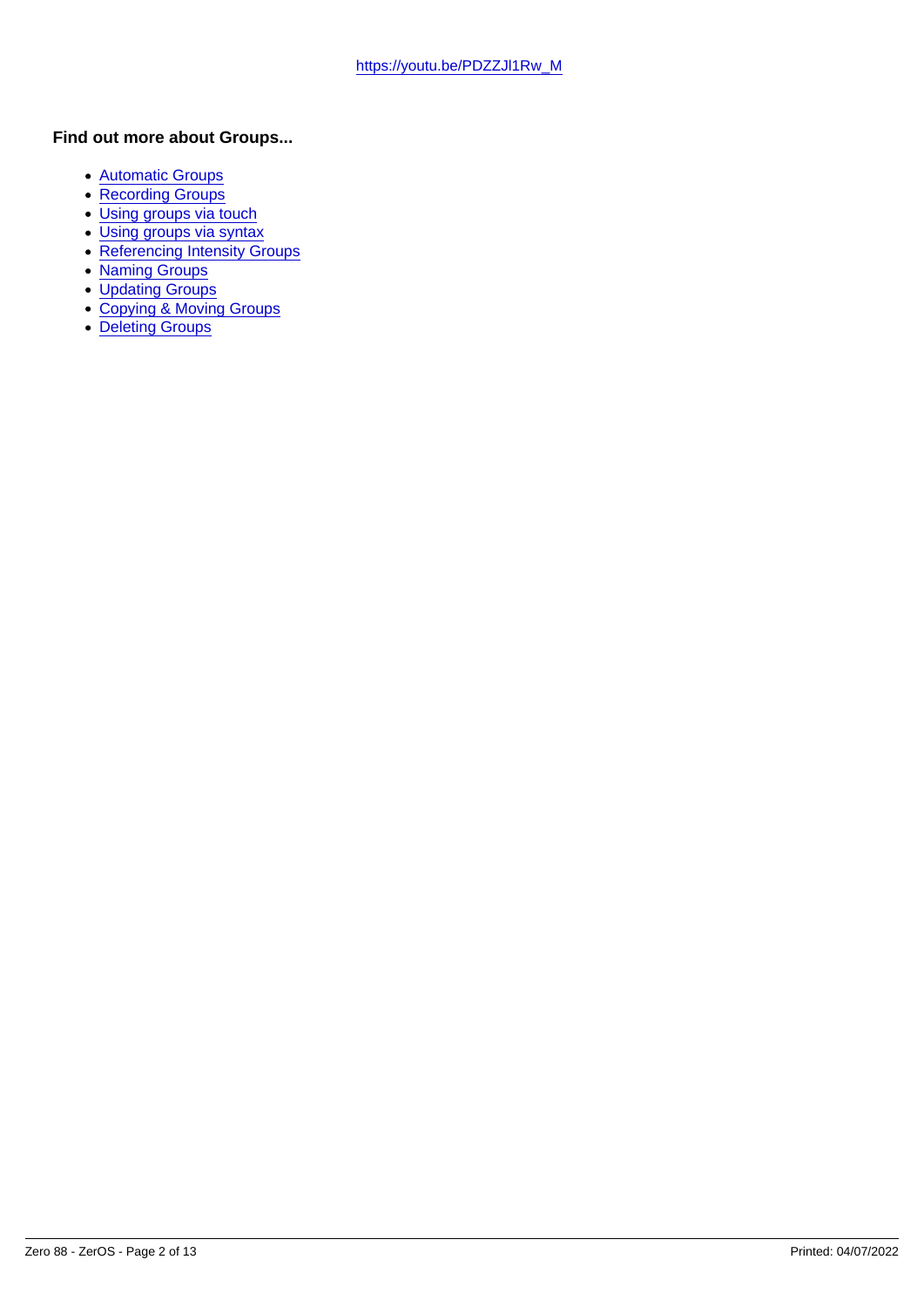## **Automatic Groups**



ZerOS consoles can automatically generate a group for each type of fixture you have, plus 'odd', 'even', "1st half" and "2nd half" groups for each different fixture type. Each different type of fixture will therefore have five automatic groups available.

These are very useful to quickly grab control of different selections of fixtures. The 1st and 2nd half groups are often useful for Stage Left and Stage Right splits.

To create the automatic groups, view the Groups window and choose "Automatically create groups".

When groups are selected, they will be highlighted in the Groups window. Selecting "All – Dimmers" will also highlight "Odd – Dimmers", "Even – Dimmers" etc, as by selecting "All – Dimmers" you are also selecting these. All automatic groups automatically store the intensities of those fixtures at 100%. Double tapping a group, will therefore send all the fixtures included in the group to 100%.

### **Batten Groups**



If you have multicell battens patched, or any fixtures that have multiple light sources arranged linearly, you will have an additional set of five groups, meaning you have 10 groups for each type of batten.

The first set of five automatic groups, will be "normal" groups that you receive for any patched fixtures. The additional five automatic groups, will have "CELLS" added to the group name. These select the cells of the fixtures, rather than the whole fixtures. Therefore the Odd and Even groups for example, select the odd and even cells of the battens, rather than the odd and even battens.

The standard "All" automatic group for battens, are useful for fanning colours or effects across battens, where each whole batten is the same colour. The "All" CELLS automatic group for battens, are useful for fanning colours of effects across the individual cells of all battens.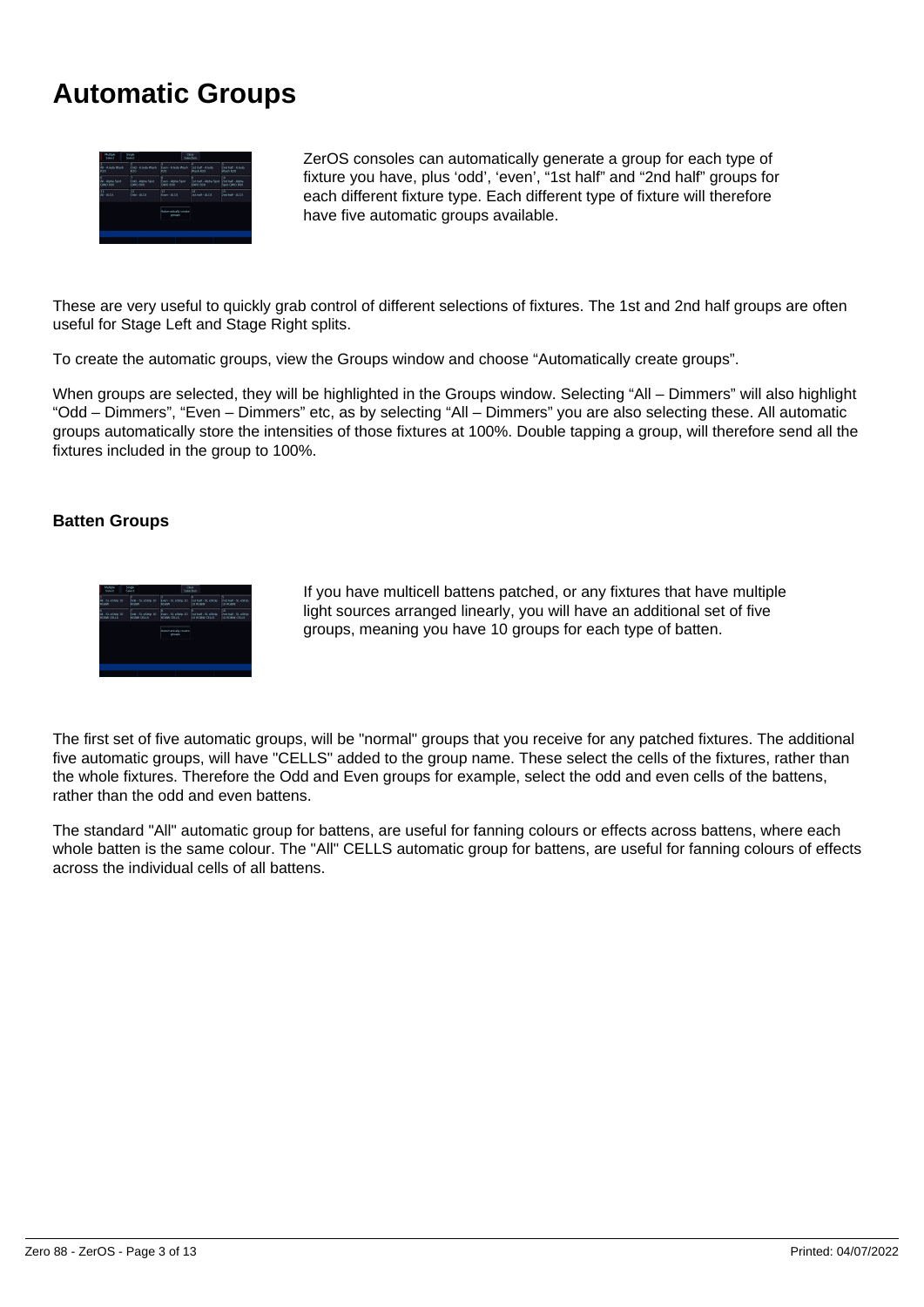## Recording Groups

You can create your own groups of fixtures, eg Blinders, FOH movers, PARs on LX3 etc. Simply select the fixtures which you wish to be in the group (using either the channel buttons or syntax), ensure you are viewing the groups window and then press Record followed by touching an empty group. This records whichever group you touch on the touch screen. Individual cells of multicell fixtures can also be recorded into groups, as well as whole fixtures.

When groups are recorded, they will be automatically given a name, based on what's been recorded into them. This name can however be customised. [Click here to find out how to name Groups](/manuals/zeros/groups/naming-groups).

On FLX, groups can also be recorded using syntax, along with opening the Groups window during the command, rather than before. Select the fixtures which you wish to be in the group and then type either:

| Record   Group  <br>Enter<br>$ 1 $   5 |  |  |
|----------------------------------------|--|--|
| Record Group 15                        |  |  |
|                                        |  |  |

This records Group 15.

### Record Group touch group

This records whichever group you touch on the touch screen. You do not need to press the "group" button if the groups window is already displayed.

#### Intensity Groups

If the selected fixtures have an intensity value, this will also get stored within the group – this is called an "Intensity Group". If there is no intensity value present, those channels will get stored at 100%.

Only fixtures that are currently selected will be recorded into the group, even if other fixtures have intensity values.

#### Selection Order

As well as the selection and the intensities, groups record the order the fixtures were selected in. This is useful when offsetting effects across selections of fixtures or, on FLX, when using the next / previous keys within Highlight.

If controlling fixtures with the channel faders, fixtures will automatically select in the order you raised the faders.

If you wish to select a range of a fixtures using the channel buttons, press and hold the first fixture's channel button, and tap the button of the fixture you wish to be the last in the selection. The range of fixtures will select. If you wish to have a reverse order, instead press and hold the last fixture's channel button, and tap the first.

For example on FLX, the following three commands would record three slightly different groups, despite all containing the same fixtures:

1 Thru 4, Record Group 1

#### 4 Thru 1, Record Group 2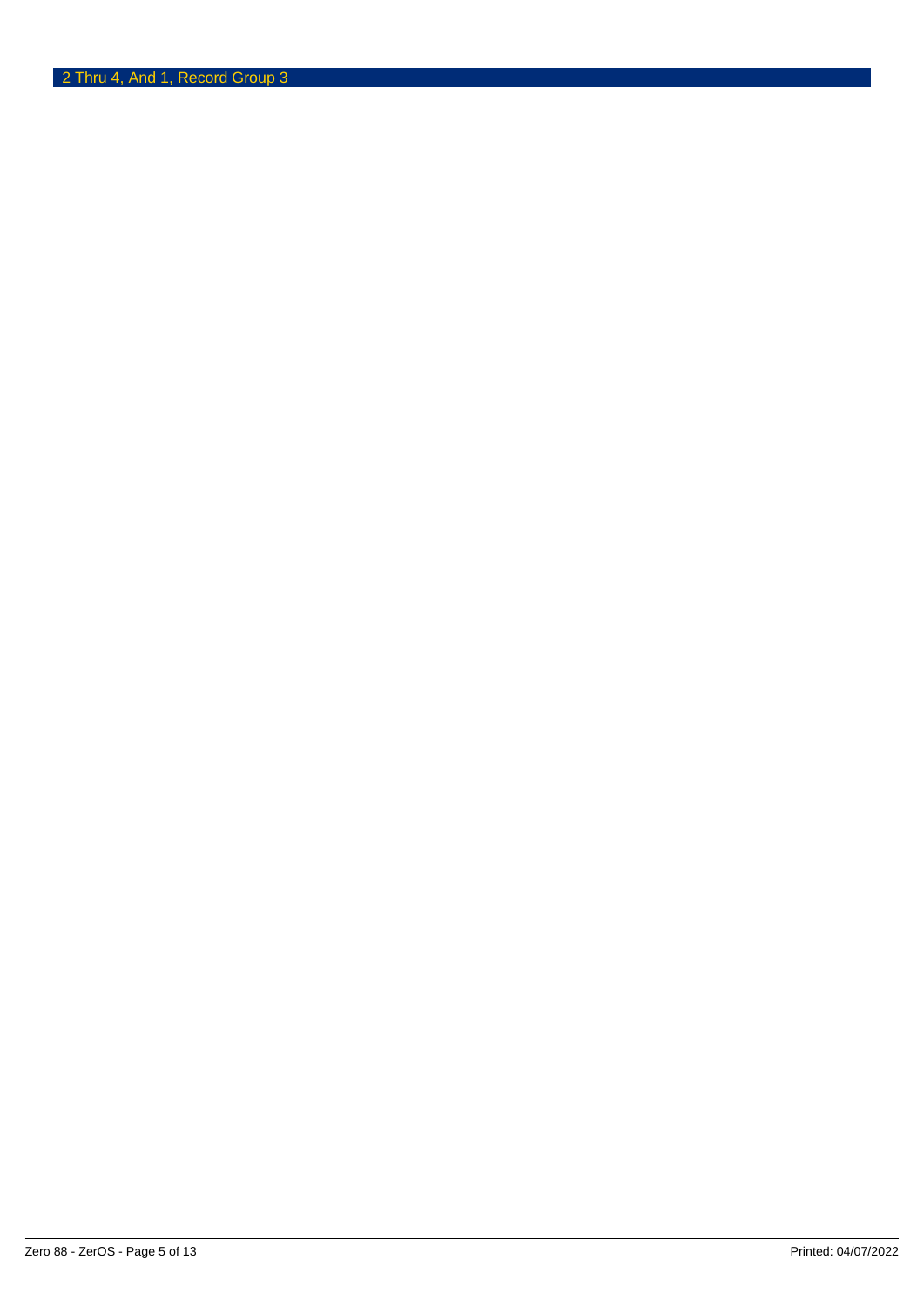# **Using groups via touch**

Using the built-in touch screen, you can select and deselect groups directly just by touching them.

Touching multiple groups will select all of those groups. ZerOS will keep adding to the selection until another command is entered (like changing the intensity or selecting a palette). After that, those channels will remain selected until you press on another group, which will start the selection again. On FLX, the previous channels being deselected can be avoided by typing And first, and then selecting another group(s).

Intensity Groups can be recalled by double-tapping a group on the touch screen. This also selects the fixtures within that group. If all fixtures are already at the Intensity Group levels, double-tapping the group will turn the intensities off (0%).

### **Single Select and Multi-Select**

On FLX and FLX S48, there are two Group Selection modes available - "Single Select" and "Multiple Select", selectable via the buttons along the top of the Groups window when viewed on the external monitor.

In Single Select, only one group can be selected at a time. Selecting a group will deselect any other channels, unless syntax commands are used.  $\frac{1}{2}$  and  $\frac{1}{2}$  Except keys are shown on the touchscreen for convenience and work identically to their equivalent front panel keys on FLX.

When Multiple Select is active, touching multiple groups will act as described above, under "Using groups via touch".

The Clear Selection button is highlighted blue when there are channels selected. Pressing it will deselect them all.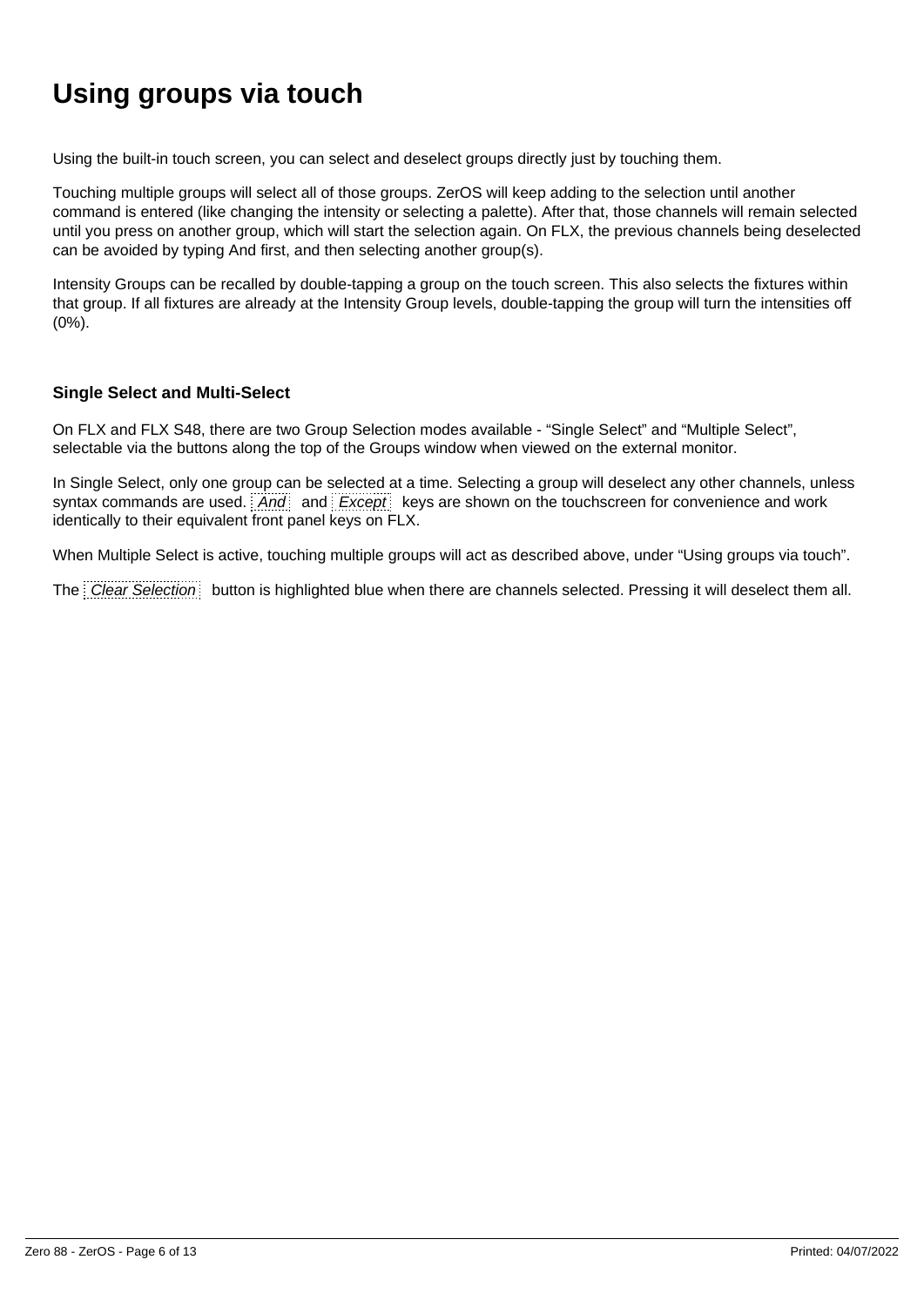# Using groups via syntax

Using syntax, all the commands explained within the [Intensities chapter](/manuals/zeros/intensity/commands) can also be used with groups. Here are two examples:



This sets all the intensities of channels within group 1 and group 3 to 80%

If you wish to recall a group with all the recorded intensities, use the same syntax as above, but press the Group button twice, which will display "Intensity Group" in the command line. When doing this, the "@ x" will no longer take the selection of fixtures to x%, but instead to x% of their recorded values.

For example:

| Group<br>$\boxed{\text{Group} \ \boxed{1}}$                     |  |  |
|-----------------------------------------------------------------|--|--|
| Intensity Group 1                                               |  |  |
| Group<br>$\boxed{\circledR}$<br>$\boxed{\omega}$<br>$Group$ $1$ |  |  |
| Group 1, @ @,                                                   |  |  |

This sets all the intensities of the channels within group 1 to their recorded values within that group.

| Enter<br>Group<br>$\left  \begin{array}{c c} \infty & 2 & 5 \end{array} \right $<br>  Group     1 |  |
|---------------------------------------------------------------------------------------------------|--|
| Group 1, $@25,$                                                                                   |  |

This sets all the intensities of the channels within group 1 to 25% of their recorded values (so if the intensity of a fixture is recorded at 40% within Group 1, this syntax would recall them at 10%).

Alternatively, Intensity Groups can also be used like any other referencing palette, affecting only the selected fixtures rather than all the fixtures recorded within the Group.

| Group     Group     5     Enter |  |
|---------------------------------|--|
|                                 |  |

### Group 5,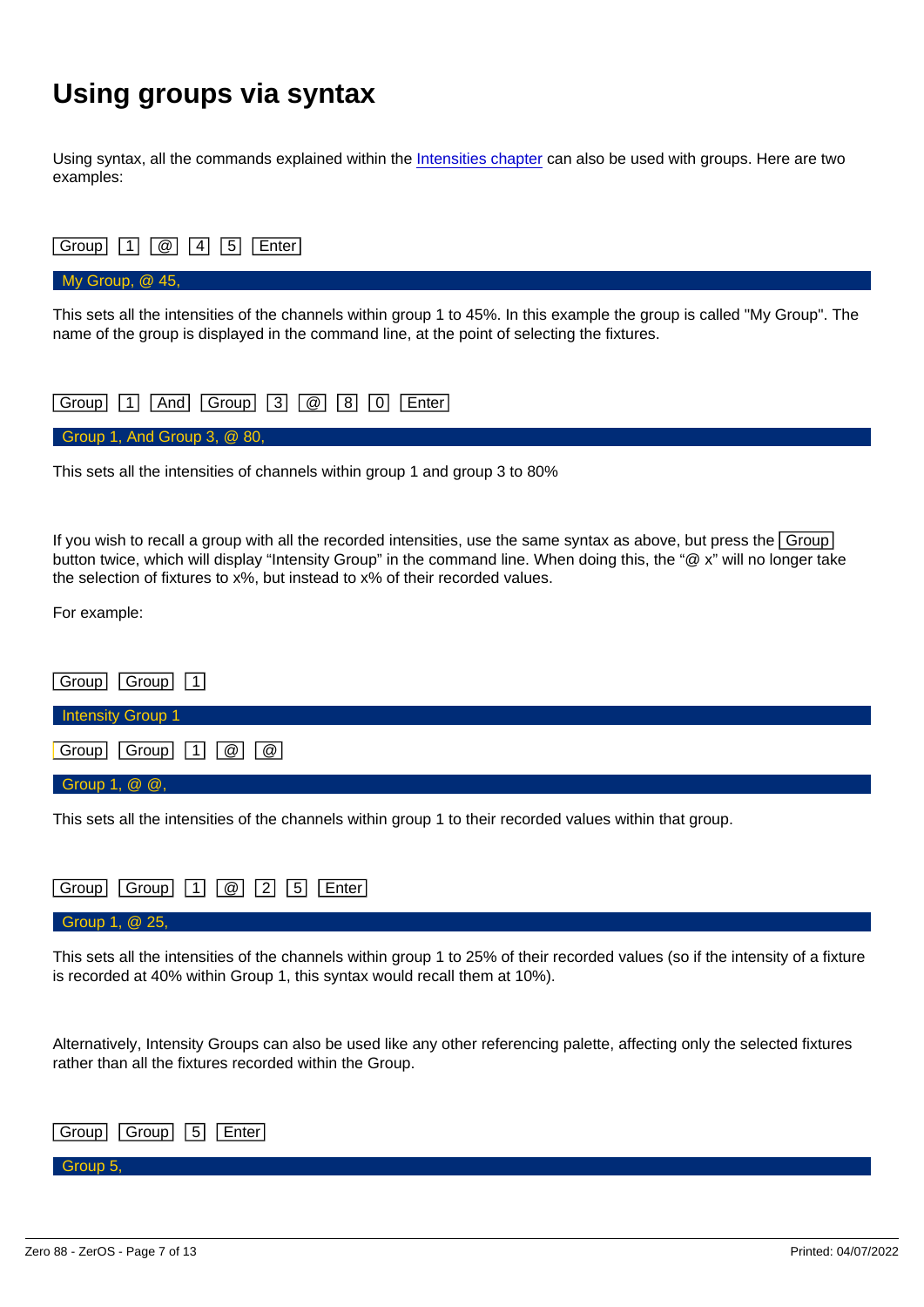This recalls the fixture intensities from Group 5 to only the currently selected fixtures. The fixture selection does not change by using this syntax.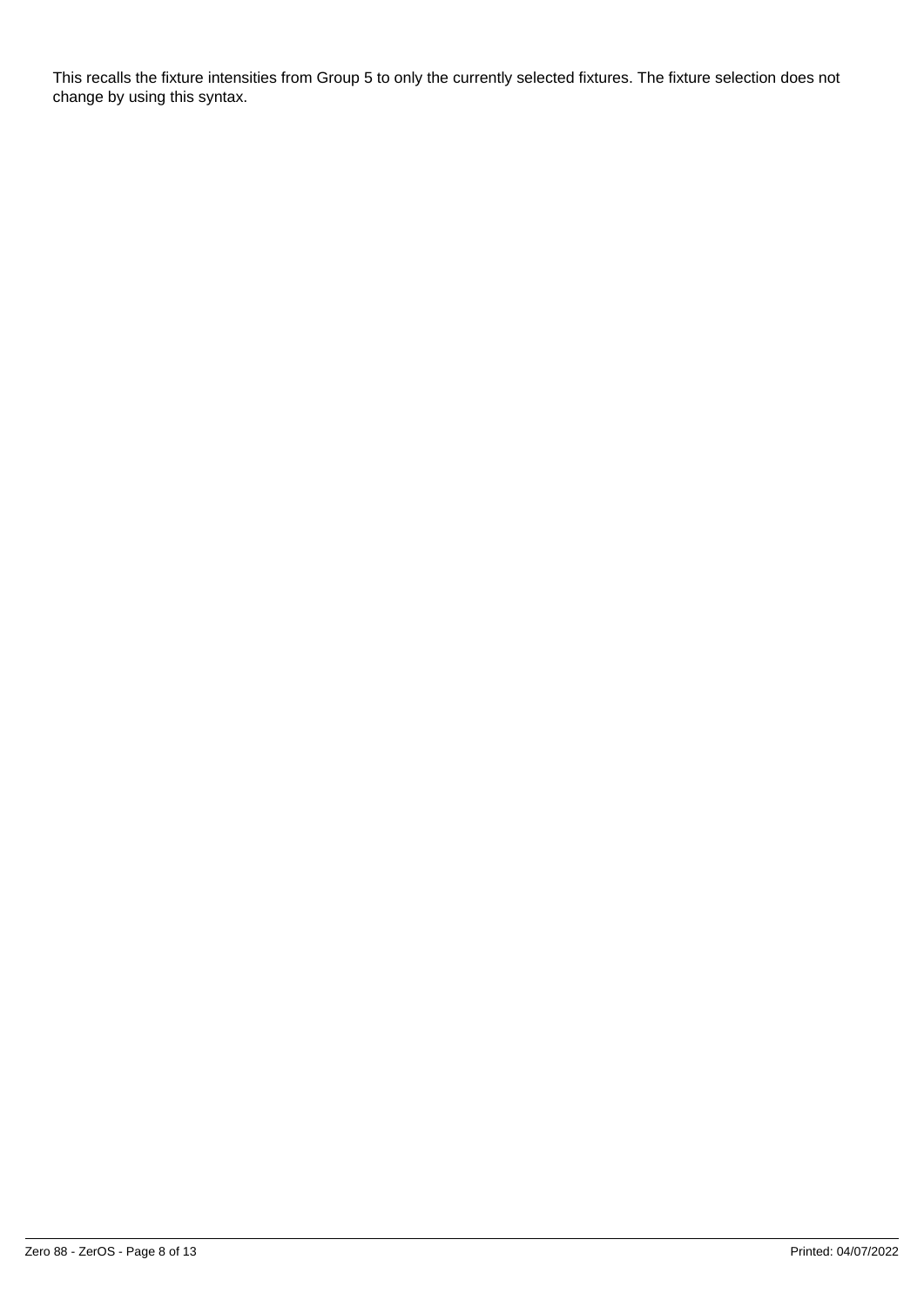# **Referencing Intensity Groups**

Intensities can be stored in groups, and recalled by double tapping a group, or by using Intensity Group syntax on FLX.

When a fixture is taken to its full level within an Intensity Group, and then recorded into a cue, ZerOS references the value back to the group's intensity, not the raw intensity values. So if the intensities in the group are updated, any cues that were recorded using that group, will automatically be updated to the new intensity too.

This is sometimes referred to as Intensity Palettes. Therefore on ZerOS, Groups and Intensity palettes are combined.



Upon recalling an intensity group, the reference is displayed on the intensity encoder wheel. For example recalling the intensities of group 1, which contains fixture's at 50%, would display "I1 (50)", where I1 stands for Intensity palette 1, and the raw intensity percentage is displayed in brackets.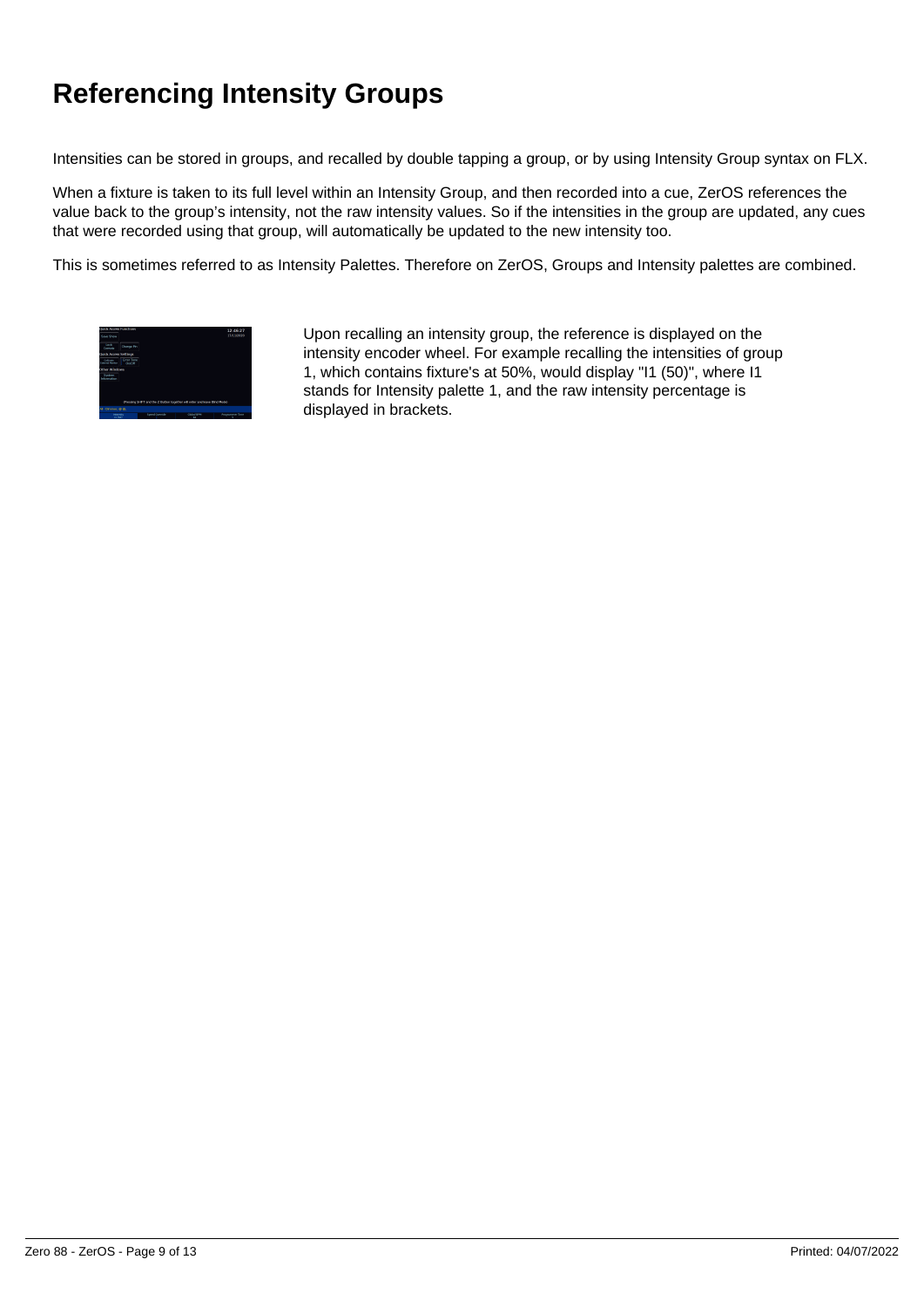# **Naming Groups**

Groups can be named by holding Setup and pressing the Group on the touchscreen. An onscreen keyboard will then be displayed to type the group's name. Press OK to confirm.

On FLX, Groups can also be named using syntax by typing one of the following commands:



This displays an onscreen keyboard to name Group 207

Name Group 5 Enter

This displays an onscreen keyboard to name Group 5

Name Group touch an empty group

This displays an onscreen keyboard to name whichever group you touch on the touch screen. You do not need to press the "group" button if the groups window is already displayed. An onscreen keyboard will then be displayed to type the group's name. Press  $\boxed{\text{Enter}}$  or OK to confirm.

In the same way as when recording, if the Groups window is already displayed on the internal monitor, just tap a group after pressing the  $\sqrt{\text{Name}}$  button to name that group.

Groups can also be named at the point of recording. For example:



This would record fixtures 1 thru 6 into group 20, and the on-screen keyboard will pop-up for you to use, or use a USB keyboard to give a name. Press enter to save.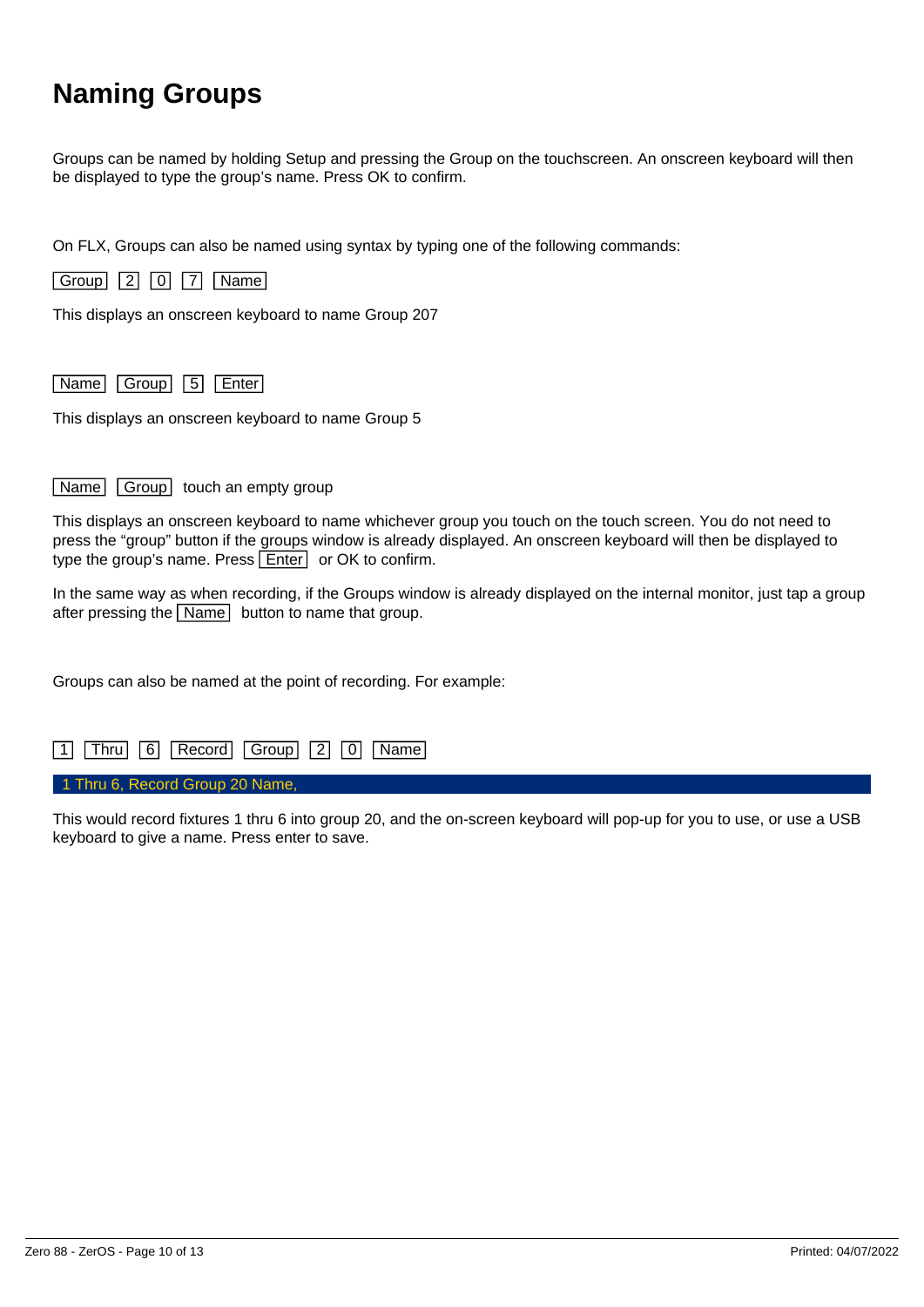# **Updating Groups**

To update a group, it usually makes sense to recall that group first. To do this, tap the group, or if you wsih to adjust intensities, double tap the group. Then make a new selection of fixtures, or tweak the intensities, and then press [Update] followed by touching the specific group on screen. This updates whichever group you touch on the touch screen. Updating a group will update the contents of that group but will not alter the name of the group.

On FLX, Groups can also be updated using syntax. Make a new selection of fixtures and then type one of the following commands:

Update Group 1 4 Enter

Update, Group 14, Enter,

This updates Group 14

Update Group touch group

This updates whichever group you touch on the touch screen. You do not need to press the "group" button if the groups window is already displayed.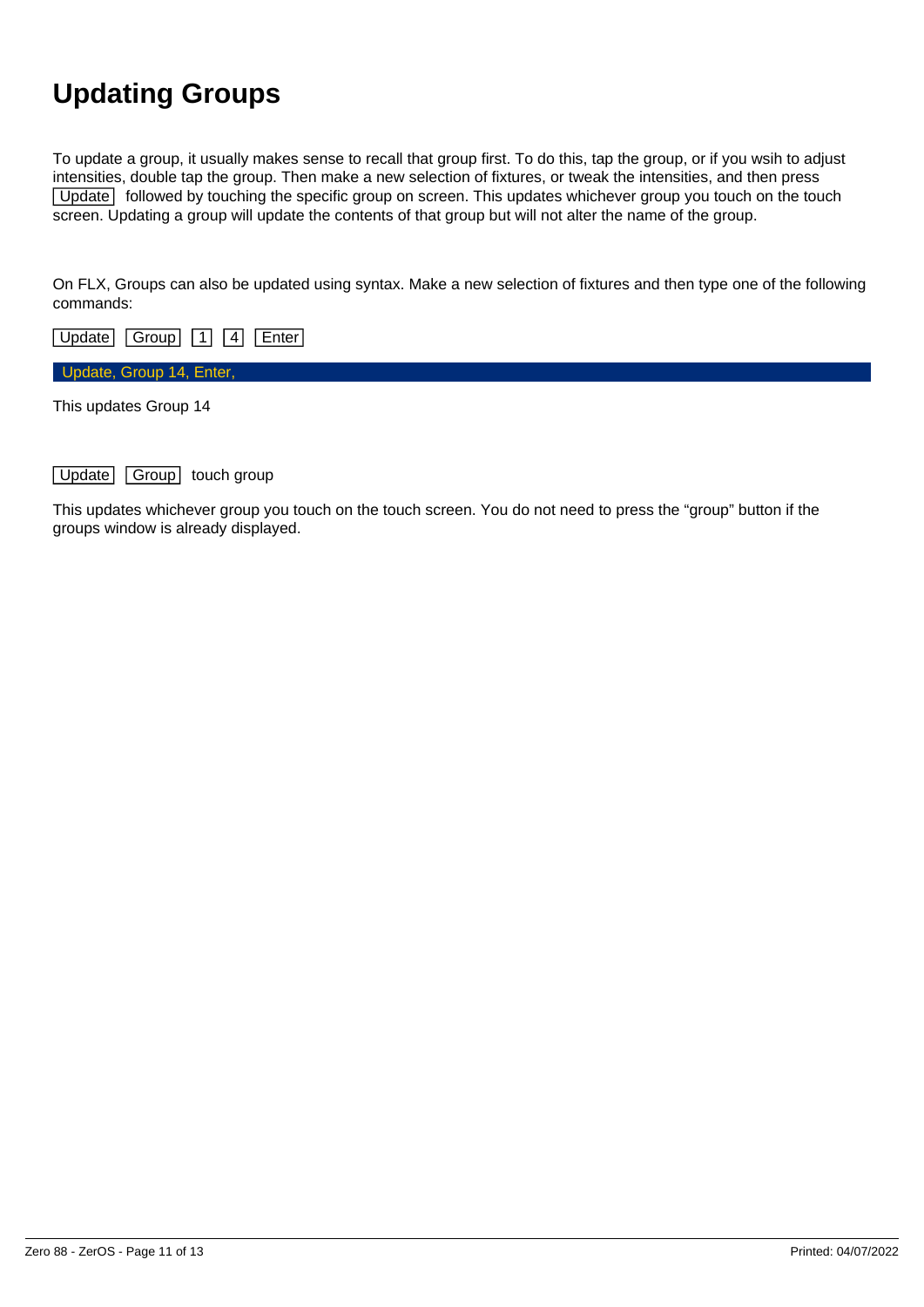# **Copying & Moving Groups**

Groups can be copied or moved using syntax. Copying is particularly useful if you have a group, that you would like to duplicate, so that you can use it as a starting point to build a new group, rather than starting from scratch. Moving is useful if you would like to reposition your group tiles in the Groups window.

### **Copying**

The syntax can follow " $\boxed{\text{Group}} \times \boxed{\text{Copy}}$  y  $\boxed{\text{Enter}}$ ", where x is the source group, and y is the destination. There is no need to tap group again before y, however this is allowed.

Examples of copy syntax below:

| Group<br>6<br>Copy<br>Enter                       |  |
|---------------------------------------------------|--|
| Group 1 Copy To 6,                                |  |
| Copies group 1 and pastes it to group 6.          |  |
| $Group$ $1$ $0$<br>$ Group $   2<br>Copy<br>Enter |  |
| Group 10 Copy To Group 2,                         |  |

Copies group 10 and pastes it to group 2.

#### **Moving**

The Move command can be accessed, by repeating the process above, however holding the  $\boxed{\text{Shift}}$  key when tapping  $\overline{Copy}$ . The syntax is therefore " $\overline{Group} \times (\overline{Shift} - \overline{Copy} )$  y  $\overline{Enter}$ ", where x is the source group, and y is the destination. There is no need to tap group again before y, however this is allowed.

Examples of move syntax below:

Group 1 (Shift - Copy ) 6 Enter

Group 1 Move To 6,

Moves group 1 to group 6.

Group 1 0 (Shift - Copy ) Group 2 Enter

Group 10 Move To Group 2,

Moves group 10 to group 2.